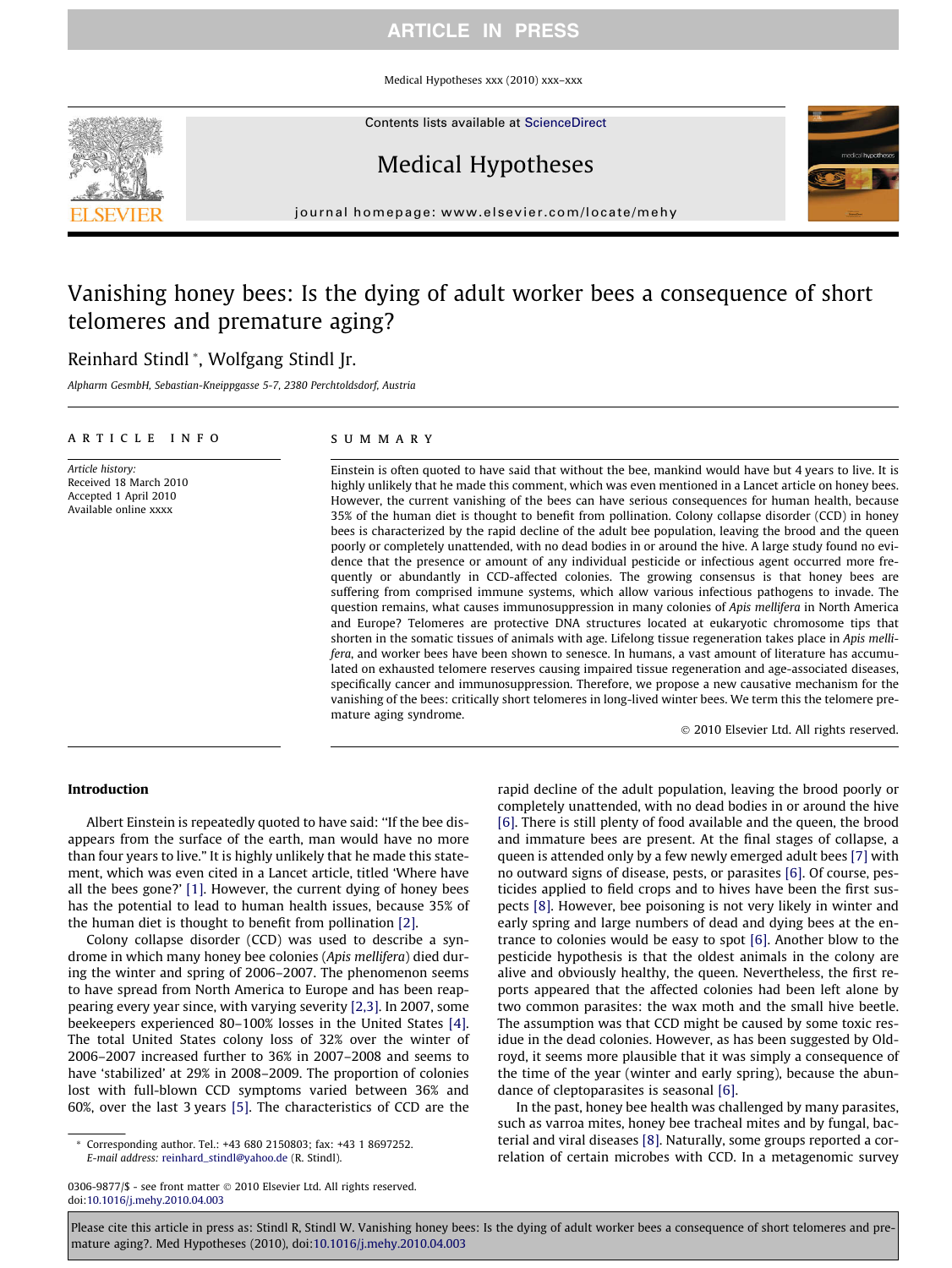Cox-Foster et al. found Israeli acute paralysis virus – with a single exception – to be confined to CCD samples [\[7\]](#page-2-0). Although this Science paper has been cited extensively, the results could not be replicated in a recent expanded study [\[3\].](#page-2-0)

The growing consensus among researchers is that multiple factors (poor nutrition, pesticides) weaken colonies and make them susceptible to pathogens [\[9\]](#page-2-0). Indeed, the observed varying combination of pathogens is not able to explain the losses, suggesting that honey bee colonies are suffering from comprised immune systems that allow pathogens to take advantage of [\[4,8\].](#page-2-0) A large study, sampling 91 colonies, found no evidence that the presence or amount of any individual pesticide or infectious agent occurred more frequently or abundantly in CCD-affected colonies [\[3\]](#page-2-0). Similarly, the protein content of bees was measured and the results suggested that nutrition does not play a decisive factor [\[3\].](#page-2-0) This leads us to the question: what else can cause immunosuppression in Apis mellifera?

#### The hypothesis

The worker population of a western (European) honey bee colony consists of a temporal hive-bee caste that performs a multitude of tasks inside the nest, and a temporal forager caste that specializes in collecting nectar, pollen and water [\[10\].](#page-3-0) Depending on the season, the maximum lifespan of worker bees differs significantly (Fig. 1). Whereas the winter worker bees (emerging in autumn) can live for up to 8 months, the worker bees of the remaining year survive for 50 days at the most [\[10\].](#page-3-0) Typically, a worker bee feeds the brood for 18–28 days, leaving the hive and collecting nectar and pollen thereafter (foraging). In a natural setting, a forager never returns to the hive-bee stage [\[10,11\]](#page-3-0). When all hive bees are removed (for example, by scientists), only a few foragers have been found to revert to caring for larvae [\[12\].](#page-3-0)

Telomeres are protective DNA structures located at the tips of eukaryotic chromosome (Fig. 2). Each telomere is composed of a repetitive, noncoding DNA sequence and some specialized proteins [\[13\]](#page-3-0). Telomeric repeat sequences provide a buffer for the incomplete DNA replication [\[14\]](#page-3-0) that occurs with each cell division in somatic tissues of animals [\[15\]](#page-3-0) and in vegetative tissues of plants [\[16\]](#page-3-0). In Apis mellifera, telomeric TTAGG repeats have been detected on both ends of all chromosomes [\[17\].](#page-3-0) Gradual shortening of telomeres is thought to be the source of the limited proliferative lifespan of somatic cells [\[18\].](#page-3-0) In humans, a vast amount of literature has accumulated on exhausted telomere reserves causing impaired tissue regeneration and age-associated diseases, specifically cancer, cardiovascular disease and immunosuppression [\[19–21\]](#page-3-0). Furthermore, some premature aging syndromes in humans have been linked to shortened telomeres [\[20,22\]](#page-3-0). Lifelong tissue regeneration takes place in Apis mellifera. In particular, the intestine is characterized by high rates of cell proliferation [\[23\].](#page-3-0) It is of special importance to note that worker honey bees have been shown to senesce [\[24\].](#page-3-0)





Fig. 2. Telomeres (red) are the protective tips of eukaryotic chromosomes (blue). Cy3-labeled telomeric peptidic nucleic acid probes (Dako) hybridized to a normal human metaphase of one of the authors' white blood cells. As can be seen by the varying signal intensity, telomere lengths differ greatly even between homologous chromosomes and have been shown to be a heritable trait [\[37\].](#page-3-0)

Here, we propose a new causative mechanism for the vanishing of the bees through critically shortened telomeres in long-lived winter bees, and call it the telomere premature aging syndrome (TPAS). Based on the assumption of short telomeres in western honey bees, let us discuss how this could explain some characteristics of colony collapse disorder.

- Can shortened telomeres contribute to increased mortality from infectious diseases? Yes, this has been shown in a human study, published in the Lancet [\[19\].](#page-3-0)
- If short telomeres lead to immunosuppression and subsequent infectious diseases in old animals, the prevailing sign of CCD should be an unusually young age of the remaining work force. Is this the case? Yes, this has been described as the only characteristic change of the diminished worker honey bee population [\[3\]](#page-2-0).
- Why does CCD occur in early spring and why does it appear so sudden with no dead bodies in and around the hive? In the movie 'Vanishing of the Bees' (Hive Mentality Films, Los Angeles, 2009) one beekeeper in the United States described the phenomenon in early spring: ''The hive was full of bees, three hours later nobody home!" Over the winter season, the lifespan of worker bees increases by 5-fold (Fig. 1), which, according to our proposed model, may lead to advanced telomere erosion caused by regenerative cell divisions in somatic tissues [\[23\].](#page-3-0) The winter worker bees might all leave the hive once higher temperatures enable them to fly, because their biological age (shortened telomeres) is too advanced and they cannot resist the impulse to become foragers [\[10\]](#page-3-0). They might not return to the colony as a response to an increased pathogen load [\[25\]](#page-3-0) (suicide hypothesis [\[26\]\)](#page-3-0) or simply die in the field because of their bad health. No worker bees in the hive-bee stage are left, just the few that have emerged newly; finally the colony can succumb to CCD.
- If telomeres become critically shortened in winter worker bees, why is the queen unaffected? Shortened telomeres in short Fig. 1. Maximum lifespan of worker bees depending on the season [\[10\].](#page-3-0) lived males have been found in the ant Lasius niger. However,

Please cite this article in press as: Stindl R, Stindl W. Vanishing honey bees: Is the dying of adult worker bees a consequence of short telomeres and premature aging?. Med Hypotheses (2010), doi[:10.1016/j.mehy.2010.04.003](http://dx.doi.org/10.1016/j.mehy.2010.04.003)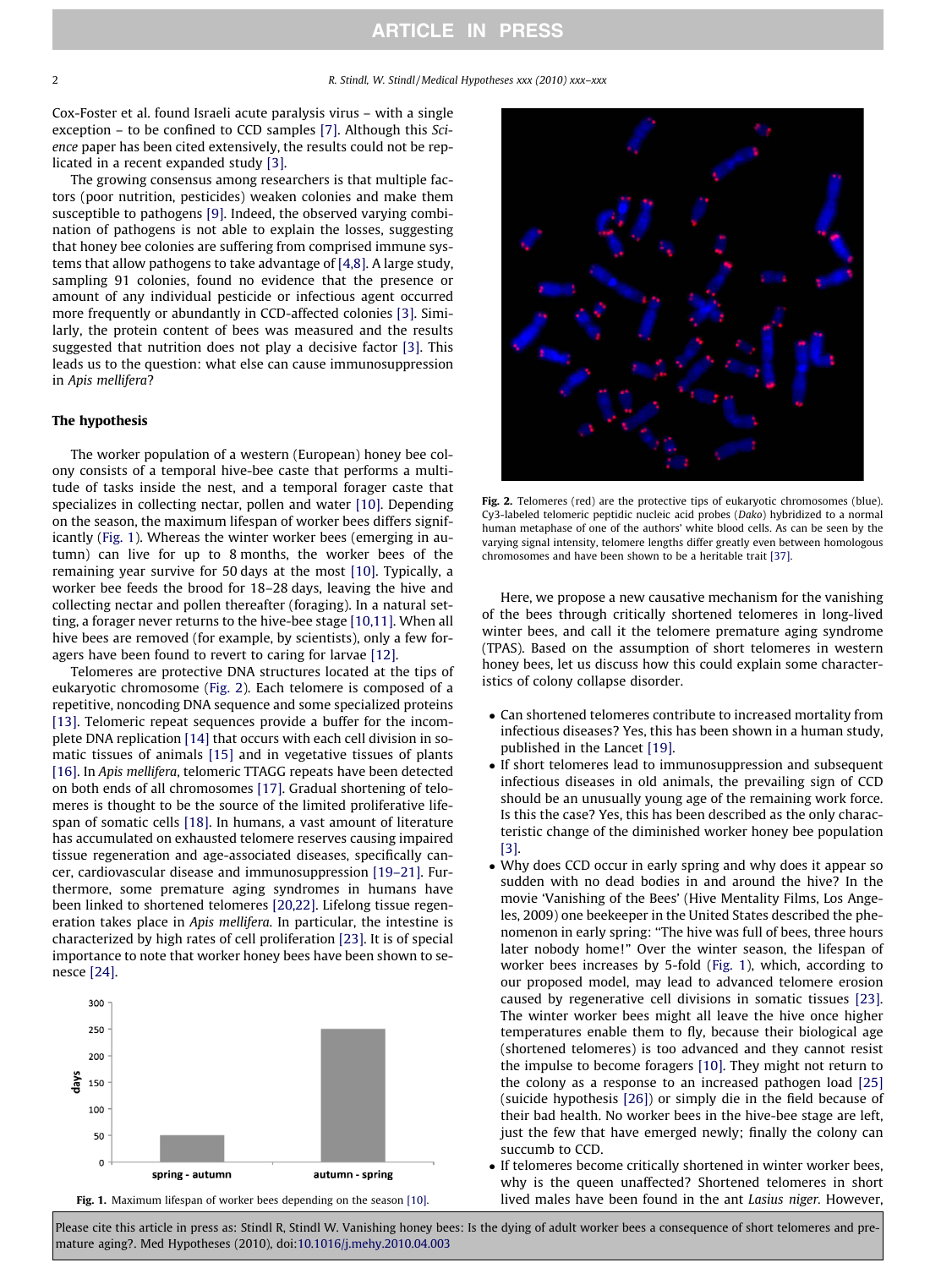<span id="page-2-0"></span>in that study the queen and the female worker ants had similar telomere lengths despite a huge (almost 10-fold) difference in lifespan. Obviously, between these two different castes telomere length is not the decisive factor that cause the difference in lifespan [\[27\]](#page-3-0). However, in western honey bees all worker bees share the same phenotype throughout the year and are members of the same caste; nevertheless there is a several-fold difference in lifespan between worker bees at different seasons. Thus, in this setting, shortened telomeres might be an issue for life expectancy of winter bees.

- If critically shortened telomeres are present in current colonies of Apis mellifera, what made them short? One of us (R.S.) has developed a theory of species extinction and speciation based on ever-shortening telomeres between generations of a species [\[28\].](#page-3-0)
- Why did the first reports of CCD come from the United States? The queen is the only fertile female in a colony and it mates with several drones from different hives only once, early in life. Spermatozoa are stored in the queen's spermatheca (organ of the reproductive tract) and can be used for several years. Honey bees are not native to the American and Australian continents and the increased colony splitting activity carried out by humans might have led to a slightly higher number of queens' generations compared with their counterparts in Europe within the same time frame.
- Recently, a microarray analysis revealed increased amounts of polyadenylated ribosomal RNA fragments in diseased honey bees [4]. Is this compatible with the telomere model? A markedly increased expression of polyadenylated rRNA transcripts in insects has been found to be inversely associated with age in the termite Reticulotermes flavipes [\[29\]](#page-3-0). Thus, a high level of these rRNAs in surviving honey bees of affected colonies seems to be simply a consequence of the unusually young age of the remaining work force.
- Why is there a non-random distribution of affected colonies? In other words, why are dead and weak colonies more likely to abut each other [3]? All bee colonies of a beekeeper tend to be related to each other and have originated from one or a few queens. As a consequence, all related colonies in a local area might have to deal with the burden of shortened telomeres.
- Could shortened telomeres be involved causally in other widespread losses of honey bee colonies, in the absence of full-blown CCD symptoms? Yes, any dying of bees with symptoms of increased pathogen load or signs of premature aging should be investigated in regard to telomere length, even if the bees die within the hive. In fact, we expect that shorter telomeres in future generations to kill the winter bees before higher temperatures allow them to leave the colony.
- Will telomere erosion cause extinction of western honey bees? According to the telomere speciation model [\[28\],](#page-3-0) this is not very likely. Subsequent to the initial phase of chromosomal instability, the occurrence of chromosomal polymorphisms and the creation of a new chromosomal race should allow some colonies to recover and gain fitness over following generations. The queens, holding the new fused chromosome in their eggs, cannot utilize the spermatozoa of drones with the ''old" original karyotype from other hives (reproductive isolation). Therefore, there will be some sort of inbreeding leading to telomere elongation, as has been documented in lab mice [\[30\].](#page-3-0)

#### Proposed experiments to test the hypothesis

To evaluate the hypothesis, one has to compare telomere lengths of unaffected and affected bee colonies in the same geographical region. All currently available methods to delineate telomere length have limitations and do not measure what is presumably the most important parameter: the few shortened telomeres in a cell that might result in senescence [\[20\]](#page-3-0). However, a sufficiently high number of colonies tested might ensure arriving at a statistically significant correlation between short average telomere length (Southern blotting) and the probability of occurrence of CCD. We suggest sampling pupae with a fully formed head capsule with either white or brown eye color [\[31\]](#page-3-0) to guarantee standardized conditions regarding the ages of individuals between colonies. For Q-FISH experiments [\[32\]](#page-3-0) bee cell cultures can be established as described by Hunter [\[31\]](#page-3-0) or primary cells can be prepared from cerebral ganglia of worker prepupae [\[33\]](#page-3-0).

A more crude approach would be to measure the mean telomere length of different subspecies of Apis mellifera and eventually even compare with wasps. This would allow some determination of 'normal' telomere length in this Order of insects.

The diploid chromosome number of Apis mellifera is 32 [\[34,35\].](#page-3-0) If telomere erosion indeed leads to chromosomal instability in this species, one would expect to see chromosomal polymorphisms in many colonies. The prevailing chromosomal change in evolution is fusion of two acrocentric chromosomes to form a metacentric one. Accordingly, the chromosome number would vary and different chromosomal races might be present, as has been extensively documented in the house mouse [\[36\]](#page-3-0). Thus, karyotyping of honey bee colonies at different geographical locations is crucial.

### A temporary solution to the problem

A survey of telomere length in all relevant subspecies of Apis mellifera has to be undertaken and the strain with the longest telomeres should be chosen for breeding. However, it is the authors' opinion that after a few years of crisis some colonies will gain fitness on their own. Most likely, the diploid chromosome number of these strains will be reduced from chromosome fusion events.

#### Conflicts of interest statement

None declared.

#### Acknowledgements

Thanks to Dr. Adrian Quijada-Mascareñas at the University of Arizona for motivating us to publish this theoretical paper. One of us (R.S.) presented the idea and the detailed description of the experimental design to him in February 2008. Although he initially wished to do telomere measurements in the Amphibia (and this was actually the reason why he contacted one of us), he quickly became fascinated by the telomere honey bee project and we are grateful for his encouragement.

#### References

- [1] Hamzelou J. Where have all the bees gone? Lancet 2007;370:639.
- Vanengelsdorp D, Meixner MD. A historical review of managed honey bee populations in Europe and the United States and the factors that may affect them. J Invertebr Pathol 2010;103(Suppl. 1):S80–95.
- [3] Vanengelsdorp D, Evans JD, Saegerman C, Mullin C, Haubruge E, Nguyen BK, et al. Colony collapse disorder: a descriptive study. PLoS One 2009;4:e6481.
- [4] Johnson RM, Evans JD, Robinson GE, Berenbaum MR. Changes in transcript abundance relating to colony collapse disorder in honey bees (Apis mellifera). Proc Natl Acad Sci USA 2009;106:14790–5.
- [5] Vanengelsdorp D. A survey of honey bee colony losses in the United States, fall 2008 to spring 2009. J Api Res 2010;49:7–14.
- [6] Oldroyd BP. What's killing American honey bees? PLoS Biol 2007;5:e168.
- [7] Cox-Foster DL, Conlan S, Holmes EC, Palacios G, Evans JD, Moran NA, et al. A metagenomic survey of microbes in honey bee colony collapse disorder. Science 2007;318:283–7.
- [8] Vanengelsdorp D, Hayes J, Underwood R, Pettis JS. A survey of honey bee colony losses in the U.S., fall 2007 to spring 2008. PLoS One 2008;3:e4071.
- [9] Cox-Foster D, Vanengelsdorp D. Saving the honeybee. Sci Am 2009;300:40–7.

Please cite this article in press as: Stindl R, Stindl W. Vanishing honey bees: Is the dying of adult worker bees a consequence of short telomeres and premature aging?. Med Hypotheses (2010), doi[:10.1016/j.mehy.2010.04.003](http://dx.doi.org/10.1016/j.mehy.2010.04.003)